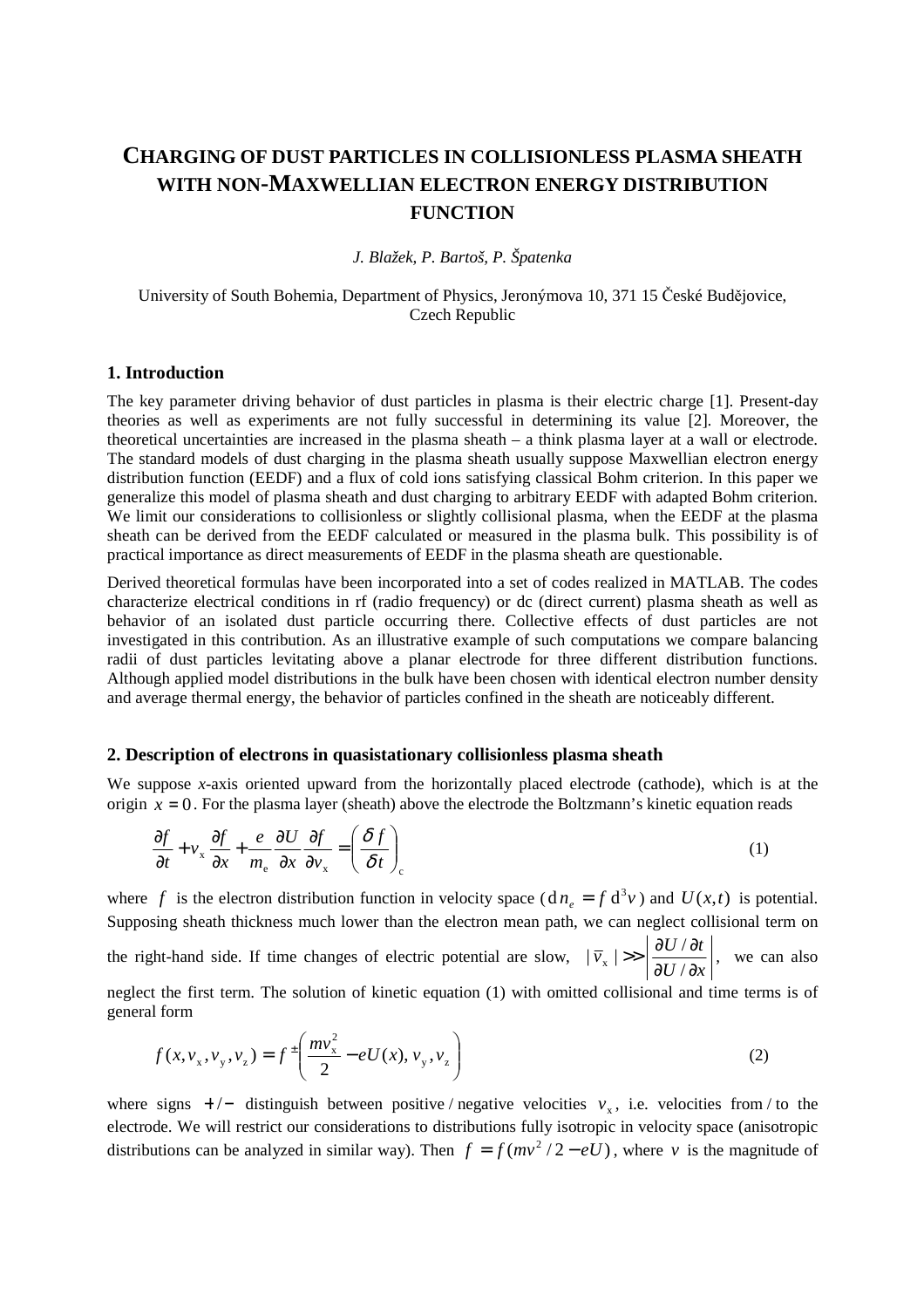electron velocity. Substituting energy coordinate  $\varepsilon = mv^2/2$ , the common form of EEDF is  $g(\varepsilon, x) \sim \sqrt{\varepsilon f(\varepsilon - eU(x))}$  (d $n_e = g d\varepsilon$ ), hence

$$
g(U,\varepsilon) = \left(1 - \frac{eV}{\varepsilon}\right)^{-1/2} g_0(\varepsilon - eV)
$$
\n(3)

 $V = U - U_0$  is voltage between a position *x* with local potential  $U(x)$  and some reference position  $x_0$ with potential  $U_0 = U(x_0)$ , where the EEDF  $g_0(\varepsilon)$  is known. As the potential monotonously increases from the electrode to the plasma bulk, we will use *U* as a parameter characterizing position in the sheath. The reference point could be chosen at the sheath edge  $x<sub>s</sub>$  ( $U<sub>s</sub> = 0$  by definition) or at the plasma bulk  $(U_b > 0)$ . Positions in the sheath in both cases satisfy  $x \le x_0$  and  $V \le 0$ . Hereinafter the reference point will be situated in the plasma bulk.

Specially, if the EEDF at the edge  $x_0$  is Maxwellian,

$$
g_{0M}(\mathcal{E}) = n_0 \frac{2}{\sqrt{\pi} (kT)^{3/2}} \sqrt{\mathcal{E}} \exp\left(-\frac{\mathcal{E}}{kT}\right)
$$
 (4)

then the EEDF (3) inside the sheath is also Maxwellian,

$$
g_M(U,\mathcal{E}) = n_0 \exp\left(\frac{eV}{kT}\right) \frac{2}{\sqrt{\pi} (kT)^{3/2}} \sqrt{\mathcal{E}} \exp\left(-\frac{\mathcal{E}}{kT}\right)
$$
(5)

From (3) we obtain electron number density anywhere in the sheath. The electron density at a point with potential *U* is

$$
n_e(U) = \int_0^\infty g(U, \varepsilon) d\varepsilon = \int_{-eV}^\infty (\varepsilon + eV)^{1/2} \frac{g_0(\varepsilon)}{\sqrt{\varepsilon}} d\varepsilon
$$
 (4)

Maxwellian EEDF (4) gives Boltzmann distribution

$$
n = n_0 \exp\left(\frac{eV}{kT}\right) \tag{5}
$$

This result is due to total reflections of electrons moving towards the cathode back to the bulk.

It is useful to compare our formula (4) with sometimes applied alternative expression

$$
n_{\rm e}(U) = \int_{-eV}^{\infty} g_0(\mathcal{E}) d\mathcal{E}
$$
 (6)

being a bit superficially justified by the argument that only electrons at the reference position with potential  $U_0$  having energy greater than  $-eV$  ( $V = U - U_0$ ) can overcome the potential hill at position with voltage *U* [4]. This expression does not relate the Maxwellian distribution to the Boltzmann one, as it should be.

Besides electron number density also electron flux influences electrical conditions and dust charging. We will derive general expressions for electron flux crossing through a planar surface parallel to the electrode ("planar" flux) and impinging on a spherical surface of a dust ("spherical" flux).

In planar case we will consider the flux of electrons towards the electrode, i.e. moving in opposite direction to the orientation of *x*-axis. The planar surface is situated anywhere in the plasma sheath. Number of electrons moving across a unit surface per unit time is given by integration of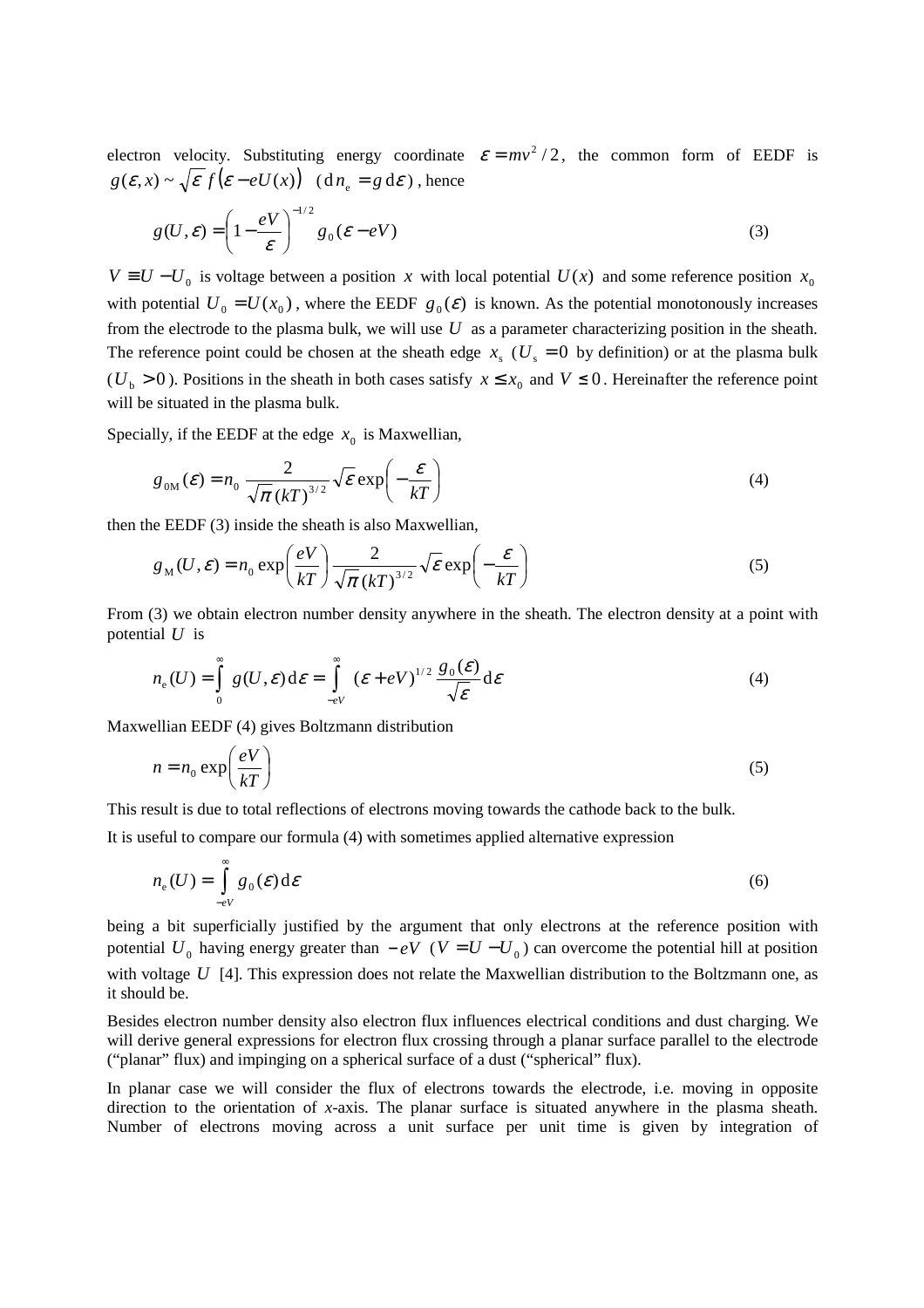$d\gamma_e(x) = |v_x| \, d\eta_e$  for  $v_x < 0$ . Substituting  $d\gamma_e = \sqrt{2m\varepsilon} \cos\theta g(\varepsilon) d\varepsilon$   $(\pi/2 \le \theta \le \pi)$ , with EEDF *g* at position *x* expressed through  $g_0$ , we get after integration over  $\theta$ 

$$
\gamma_{\rm e}(U) = \frac{1}{4} \int_{0}^{\infty} \sqrt{\frac{2\varepsilon}{m_{\rm e}}} g(U,\varepsilon) d\varepsilon = \frac{1}{2\sqrt{2m_{\rm e}}} \int_{-eV}^{\infty} (\varepsilon + eV) \frac{g_0(\varepsilon)}{\sqrt{\varepsilon}} d\varepsilon \tag{7}
$$

Specially Maxwellian EEDF (4) gives the well-known formula

$$
\gamma_{\rm em} = \frac{1}{4} \sqrt{\frac{8kT}{\pi m}} n_0 \exp\left(\frac{eV}{kT}\right)
$$
\n(8)

Now consider flux of electrons caught by a spherical particle of radius *a* and potential  $U_p$  measured relatively to the local undisturbed plasma. Number of electrons with velocity  $\vec{v}$  falling on the surface is in general  $\overrightarrow{r}$   $\overrightarrow{r}$ 

$$
d\Gamma_{\rm e} = v \, dn_{\rm e}(\vec{v}) \pi a^2 F(U_{\rm p}, \vec{v}) \tag{9}
$$

 $dn_e$  is number of electrons in undisturbed plasma with velocity (around)  $\vec{v}$  $\overline{a}$ and kinetic energy  $\varepsilon$ . Attracting/repulsing effect of the particle charge is involved in the factor *F* . We restrict our considerations to the orbital motion limited (OML) theory [5], for which

$$
F(U_{p}, \varepsilon) = \begin{cases} 1 + \frac{eU_{p}}{\varepsilon}, & \varepsilon + eU_{p} > 0 \\ 0, & \varepsilon + eU_{p} \le 0 \end{cases}
$$
 (10)

The flux per unit area  $\gamma_e = \Gamma_e / 4\pi a^2$  in position specified by local potential *U* is then

$$
\gamma_{\rm e}(U, U_{\rm p}) = \frac{1}{4} \int_{0}^{\infty} \sqrt{\frac{2\varepsilon}{m_{\rm e}}} g(U, \varepsilon) F(U_{\rm p}, \varepsilon) d\varepsilon \tag{11}
$$

or, after substitution from (3)

$$
\gamma_{\rm e}(U, U_{\rm p}) = \frac{1}{2\sqrt{2m_{\rm e}}} \int_{-eV_0}^{\infty} (\mathcal{E} + eV_{\rm p}) \frac{g_0(\mathcal{E})}{\sqrt{\mathcal{E}}} d\mathcal{E}
$$
\n(12)

where  $V_p \equiv U_p + V$  is voltage between the particle and reference point  $x_0$  and  $V_0 \equiv \min (U_p, 0) + V$ . If a particle is charged negatively, then the formula for spherical surface is identical to the formula (7) for planar surface, with only the plasma voltage V replaced by particle voltage  $V_p$ .

For Maxwellian EEDF (4) the above integral gives

$$
\gamma_{\rm e}(U, U_{\rm p}) = \frac{1}{4} \sqrt{\frac{8kT}{\pi m_{\rm e}}} n_{\rm 0} \exp\left(\frac{eV}{kT}\right) \times \begin{pmatrix} \exp\left(\frac{eU_{\rm p}}{kT}\right), & U_{\rm p} \le 0 \\ 1 + \frac{eU_{\rm p}}{kT}, & U_{\rm p} > 0 \end{pmatrix}
$$
\n(13)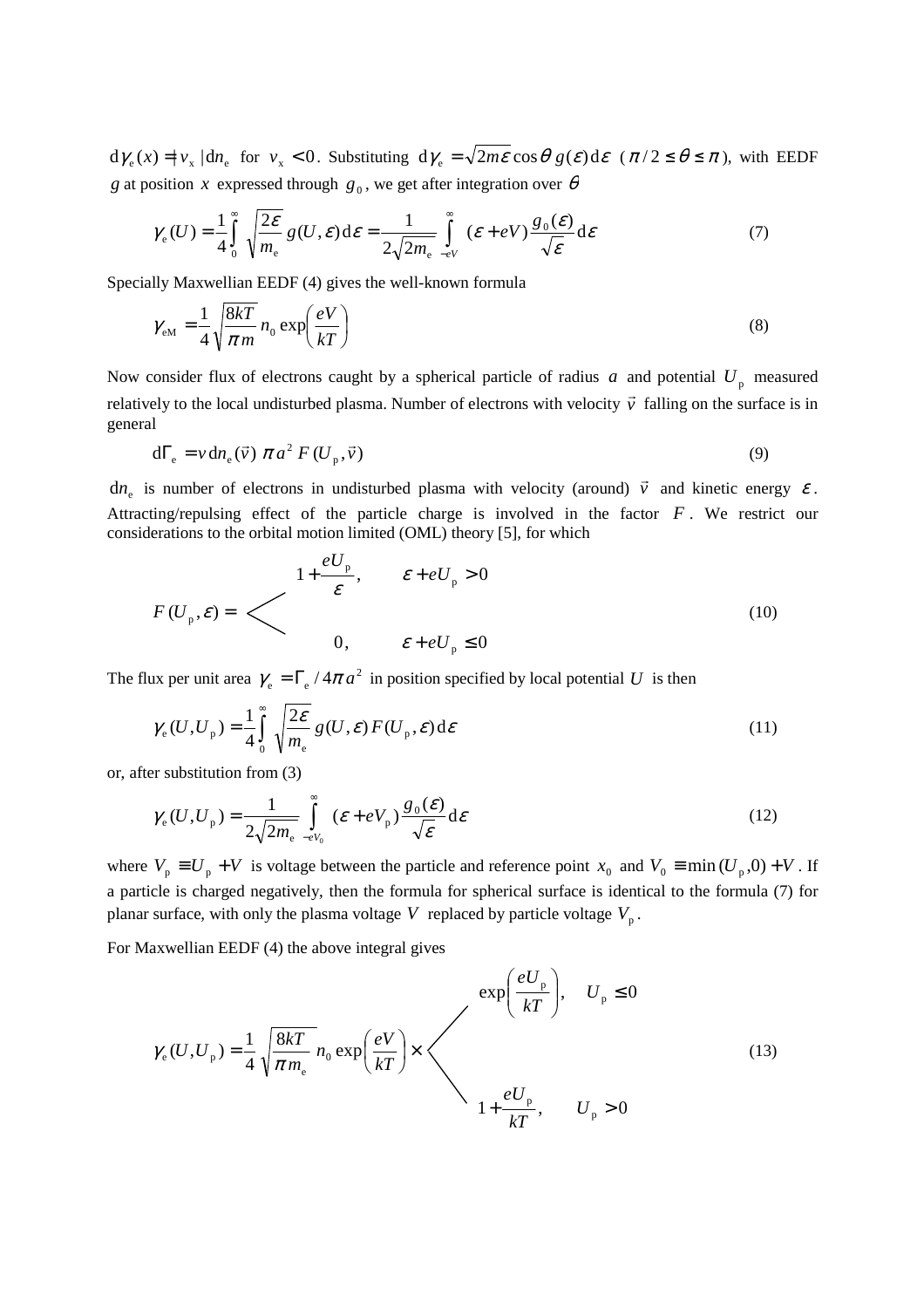#### **3. Description of ions in quasistationary collisionless plasma sheath**

As a first step we will adapt the Bohm criterion to general form of EEDF. This criterion gives ion velocity and density at the sheath boundary  $x_s$  and also specifies the plasma bulk potential  $U_b$  with regard to the sheath boundary, where by definition  $U(x<sub>s</sub>) = 0$ . The procedure partly follows the approach of review article [6].

Electric field in the sheath is described by Poisson equation

$$
\frac{\partial^2 U(x)}{\partial x^2} = -\frac{e\big[n_i(x) - n_e(U)\big]}{\varepsilon_0} \tag{14}
$$

where electron number density  $n_e(U)$  is commonly taken Maxwellian (5). We suppose here more general distribution (3), corresponding to the collisionless sheath. Boundary conditions at the sheath edge are

$$
U(xs) = 0, \qquad \frac{\mathrm{d}U(xs)}{\mathrm{d}x} = 0 \tag{15}
$$

In approximation of cold ions monoenergetic ion flux enters the sheath perpendicularly to the electrode. The ion velocity and density inside the sheath satisfy conservation of energy and continuity equation

$$
\frac{m_{i}v_{i}(x)^{2}}{2} + eU(x) = \frac{m_{i}v_{is}^{2}}{2}, \qquad n_{i}(x)v_{i}(x) = n_{is}v_{is}
$$
\n(16)

These equations give concentration and kinetic energy in dependence on potential,

$$
n_{\rm i}(U) = n_{\rm is} \left(1 - \frac{eU}{\varepsilon_{\rm is}}\right)^{-1/2}, \qquad \varepsilon_{\rm i}(U) = \varepsilon_{\rm is} - eU \tag{17}
$$

where  $\varepsilon_{\rm is} \equiv m_{\rm i} v_{\rm is}^2/2$  and  $n_{\rm is}$  are (so far unknown) energy and concentration of ions at the sheath boundary. After substituting the last expression into Poisson equation, multiplying both sides by  $dU/dx$ and integrating, we obtain

$$
\frac{1}{2}\left[\left(\frac{\mathrm{d}U}{\mathrm{d}x}\right)^2\right]_{x_\mathrm{s}}^x = \frac{e}{\varepsilon_0}\left\{\int_0^U n_\mathrm{e}(U)\,\mathrm{d}U - 2\frac{n_\mathrm{s}\varepsilon_\mathrm{s}}{\mathrm{e}}\left[1-\left(1-\frac{eU}{\varepsilon_\mathrm{s}}\right)^{1/2}\right]\right\} \tag{18}
$$

For the while we restrict our analysis to the vicinity of the sheath boundary, where the potential *U* is close to zero. After expansion of the right-hand side into Taylor series up to the terms of second order we get

$$
\left(\frac{\mathrm{d}U}{\mathrm{d}x}\right)^2 \bigg|_{x_\mathrm{s}}^x = \frac{2e}{\varepsilon_0} \left\{ \left( n_{\mathrm{es}} - n_{\mathrm{is}} \right) U + \frac{1}{2} \left( \frac{\mathrm{d}n_{\mathrm{e}}(0)}{\mathrm{d}U} - \frac{e n_{\mathrm{is}}}{2\varepsilon_{\mathrm{is}}} \right) U^2 \right\} \tag{19}
$$

Supposing quasineutral plasma up to the sheath boundary, we have  $n_{\rm es} = n_{\rm is} \equiv n_{\rm s}$ . Taking into account the second boundary condition in (15), we get

$$
\left(\frac{\mathrm{d}U}{\mathrm{d}x}\right)^2 = \frac{e}{\mathcal{E}_0} \left(\frac{\mathrm{d}n_\mathrm{e}(0)}{\mathrm{d}U} - \frac{en_\mathrm{s}}{2\mathcal{E}_\mathrm{is}}\right) U^2 \tag{20}
$$

Hence the kinetic ion energy  $\varepsilon_{i}$  at the sheath edge satisfies the inequality

$$
\frac{n_{\rm s}}{\varepsilon_{\rm is}} \le \frac{2}{e} \frac{\mathrm{d}n_{\rm e}(0)}{\mathrm{d}U} \quad \text{or} \quad \varepsilon_{\rm is} \ge \frac{e}{2} \left( \frac{\mathrm{d}\ln n_{\rm e}}{\mathrm{d}U} \right)^{-1} \Big|_{U=0} \tag{21}
$$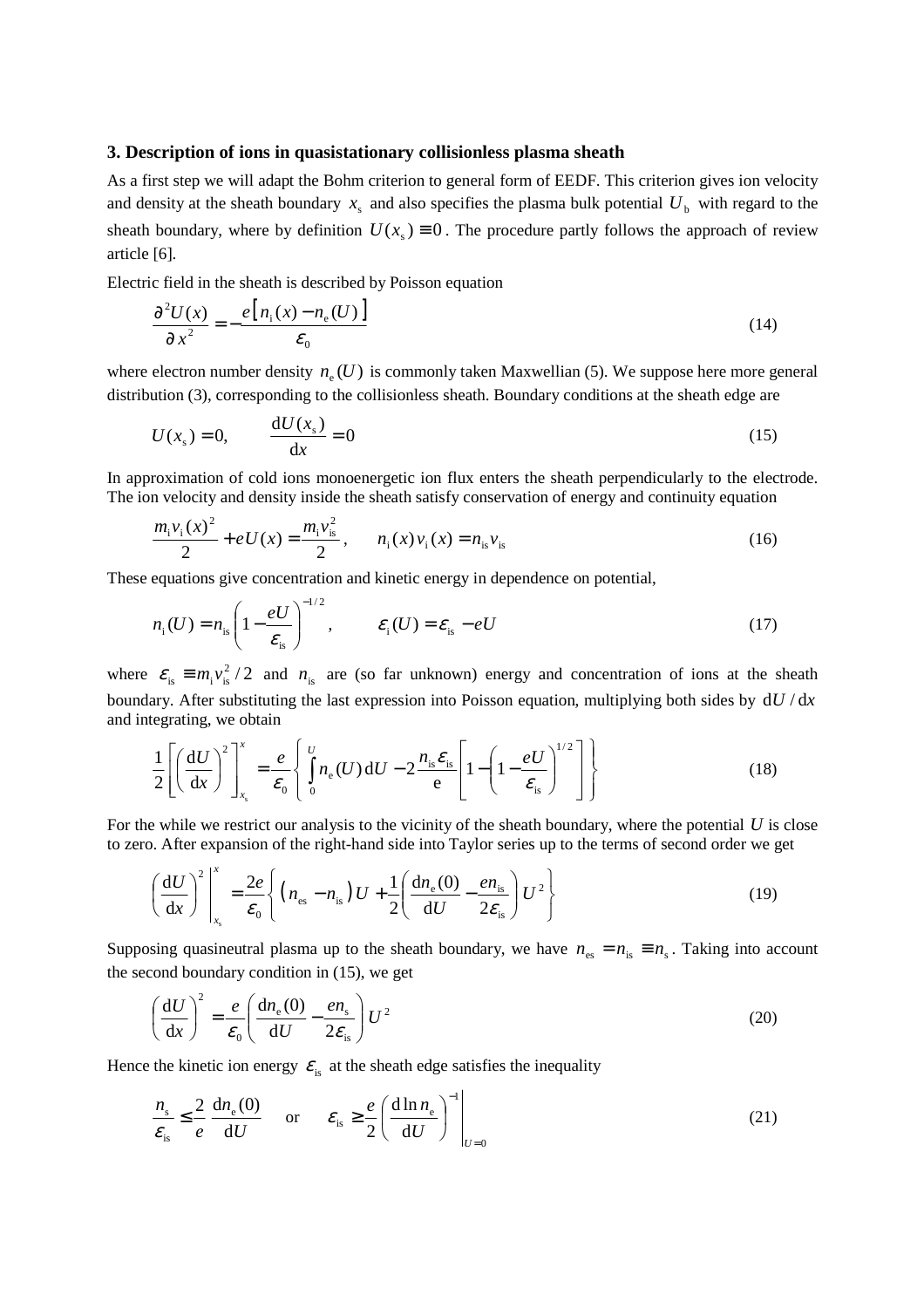which represents the generalized Bohm criterion. It is conventional to take minimum value of ion kinetic energy or velocity satisfying this inequality. The conservation of energy also gives the bulk potential  $U_{\rm b} = \varepsilon_{\rm is}/e$ .

For Boltzmann distribution function the above formula yields classical result [7]

$$
\varepsilon_{\rm is} \ge \frac{kT_{\rm e}}{2}, \qquad |v_{\rm is}| \ge \sqrt{\frac{kT_{\rm e}}{m_{\rm i}}} \equiv v_{\rm B}
$$

where  $v_B$  is the Bohm (or ion acoustic) velocity.

For collisional sheath the field strength at the sheath edge is slightly negative [3],  $-dU(x_s)/dx < 0$ , therefore the above procedure giving inequality (21) cannot be applied. Nevertheless, its validity is still reasonable. Supposing the plasma just below the sheath edge positively charged, we get  $d(n_i - n_e)/dU \le 0$  at  $U = 0$ , which in fact represents the Bohm criterion (21).

Neglecting collisions of ions and thermal component of their velocity, the ions move directly to the electrode in a monoenergetic beam with constant planar flux,  $\gamma_i = n_s v_{is}$ . The flux per unit spherical surface is within the OML theory

$$
1 - \frac{eU_{\mathrm{p}}}{\varepsilon_{\mathrm{i}}(U)}, \quad \varepsilon_{\mathrm{i}} - eU_{\mathrm{p}} > 0
$$
  

$$
\gamma_{\mathrm{i}}(U, U_{\mathrm{p}}) = \frac{1}{4} n_{\mathrm{s}} v_{\mathrm{is}} \times \begin{cases} 1 - \frac{eU_{\mathrm{p}}}{\varepsilon_{\mathrm{i}}(U)}, & \varepsilon_{\mathrm{i}} - eU_{\mathrm{p}} > 0 \\ 0, & \varepsilon_{\mathrm{i}} - eU_{\mathrm{p}} \le 0 \end{cases}
$$
 (23)

#### **4. Sheath and dust particle models**

System of equations describing electric field and dust particles in the sheath are in more detail discussed in [3] or [1]. We mention here only some basic facts.

Results presented in this paper concern rf discharge (13.56 MHz) in argon plasma with the lower electrode powered. At this frequency the electrons follow instantaneous electric field whereas the ions respond to its time average. The potential at the electrode is assumed harmonic,

$$
U_0(t) = U_{\text{dc0}} + U_{\text{rf0}} \sin(\omega_{\text{rf}}t) \tag{24}
$$

Here  $U_{\text{de0}}$  is the dc self bias and  $U_{\text{rf0}}$  is the amplitude of the rf potential oscillations. In capacitively coupled rf discharge the average electron current to the electrode is equal to the ion current, i.e

$$
\frac{1}{T} \int_{0}^{T} \gamma_{e}(U_{0}(t)) dt = \gamma_{i}
$$
\n(25)

where *T* is the rf period. This condition couples  $U_{\text{d}^{(0)}}$  and  $U_{\text{r}^{(0)}}$ . The dc component is taken as optional (experimental), harmonic component is evaluated.

In asymmetric rf discharges with powered electrode much smaller than the grounded one the potential oscillations outside the sheath can be neglected [8]. It enables to define the boundary condition at the sheath edge as is usual for dc disharge,  $U(t, x) = 0$ . Formulas determining electric field, potential of plasma bulk, electron and ion characteristics (densities, energies, fluxes) including Bohm criterion have been specified in previous sections.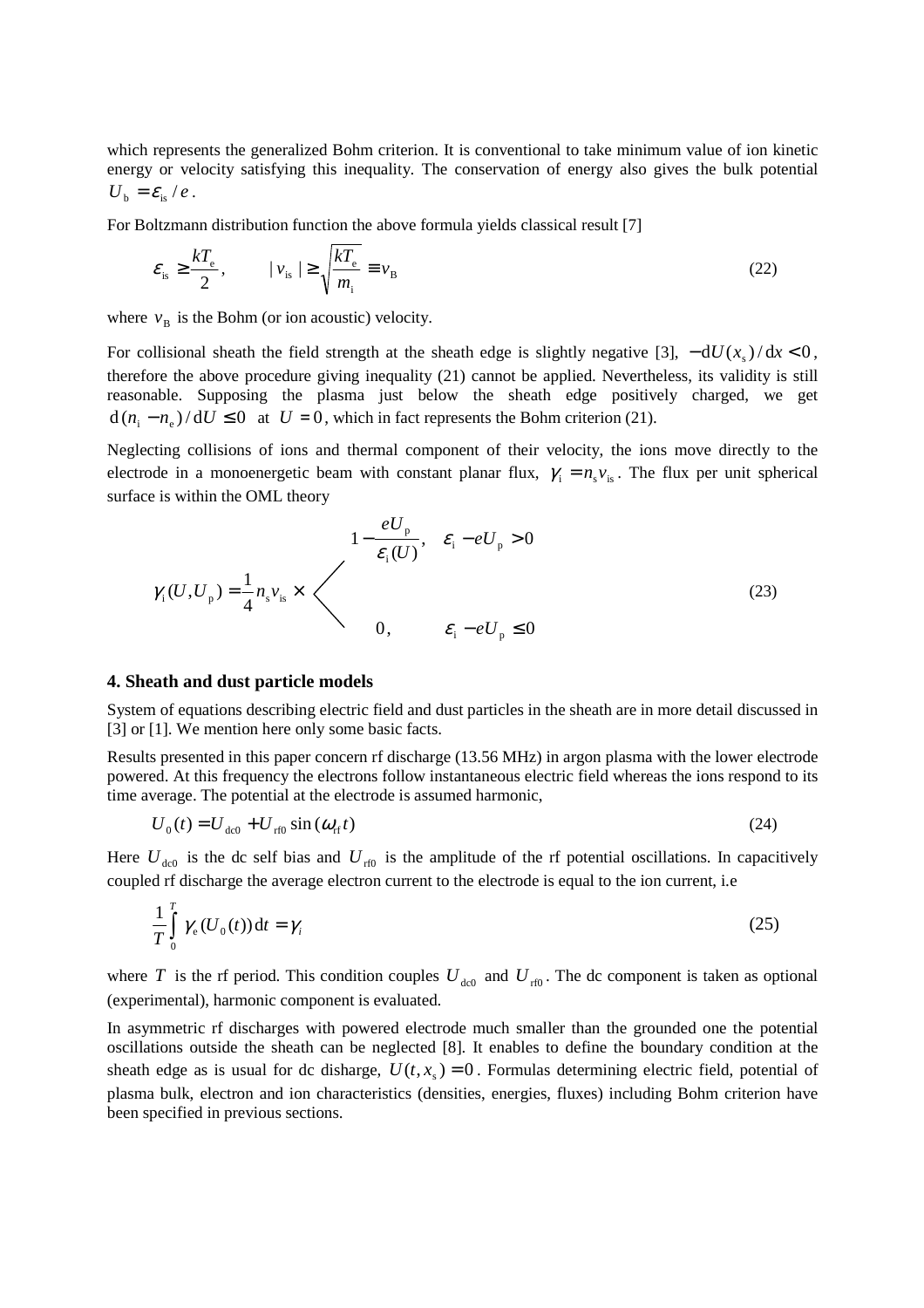As the main part of rf power is primarily absorbed by electrons, the EEDF is usually far from the equilibrium Maxwell-Boltzmann distribution. A very complicated kinetic description cannot give fully satisfactory results for EEDF. Our approach enables to determine EEDF in plasma bulk directly by measurements and, if collisional processes are negligible, such experimentally determined distribution extend in some way to the sheath.

Numerous experiments in low-pressure rf discharges show two-temperature character of EEDF. In our model computations we compare equilibrium Maxwellian EEDF,

$$
g_{0M}(\mathcal{E}) = n_0 \frac{2}{\sqrt{\pi} (kT)^{3/2}} \sqrt{\mathcal{E}} \exp\left(-\frac{\mathcal{E}}{kT}\right)
$$
 (26)

with two other related EEDF. Double Maxwellian EEDF is a superposition of two single Maxwellian EEDF with temperatures  $T_1$ ,  $T_2$  and relative ratios  $P_1$ ,  $P_2$ ,  $\sum P_i = 1$ :

$$
g_{0D}(\mathcal{E}) = n_0 \sum_{i} \frac{2P_i}{\sqrt{\pi} (kT_i)^{3/2}} \sqrt{\mathcal{E}} \exp\left(-\frac{\mathcal{E}}{kT_i}\right)
$$
 (27)

Another modification is represented by a cutoff like the two-temperature Maxwellian distribution

$$
g_{0C}(\varepsilon) = \left\langle n_0 c_1 \sqrt{\varepsilon} \exp\left(-\frac{\varepsilon}{kT_1}\right), \quad \varepsilon < \varepsilon^* \right\rangle
$$
  
\n
$$
n_0 c_2 \sqrt{\varepsilon} \exp\left(-\frac{\varepsilon}{kT_2}\right), \quad \varepsilon \ge \varepsilon^*
$$
\n(28)

where  $\varepsilon^*$  is the threshold energy for inelastic scattering (the first excitation energy) and  $T_1$  and  $T_2$  are temperatures for low- and high-energy electrons, respectively. The constants  $c_1$  and  $c_2$  are determined from continuity of  $g_{0C}$  at  $\varepsilon = \varepsilon^*$  and from normalization of  $g_{0C}$  to the given electron density  $n_0$  at the bulk:

$$
c_1 \exp\left(-\frac{\mathcal{E}^*}{kT_1}\right) = c_2 \exp\left(-\frac{\mathcal{E}^*}{kT_2}\right), \qquad \int_0^\infty g_{0C}(\mathcal{E}) d\mathcal{E} = n_0 \tag{30}
$$

By virtue of briefness we do not present here these coefficients explicitly. For the same reason we not present explicitly analytic expressions for the Bohm criterion, number density and fluxes to planar or spherical surfaces in collisionless planar sheath for each EEDF. Most of these formulas can be expressed in terms of incomplete gamma function, available in MATLAB (gammainc).

Behavior of a dust particle in the sheath is mainly determined by gravitational and electric forces. Under some assumptions about the electron Debye length the particle can be approximately considered as a spherical capacitor of the radius  $r_p$ . Its charge  $Q_p$  and potential  $U_p$  relative to the local undisturbed plasma are related by

$$
Q_{\rm p} = 4\pi\epsilon_0 r_{\rm p} U_{\rm p} \tag{31}
$$

The charge or potential of the particle is a result of electron and ion currents hitting its surface. Neglecting reflections and desorptions of ions and electrons from the surface [2], the equilibrium potential  $U_p$  of the particle is determined from the formula

$$
\langle \gamma_{\rm e}(U, U_{\rm p}) \rangle = \gamma_{\rm i}(U, U_{\rm p}) \tag{32}
$$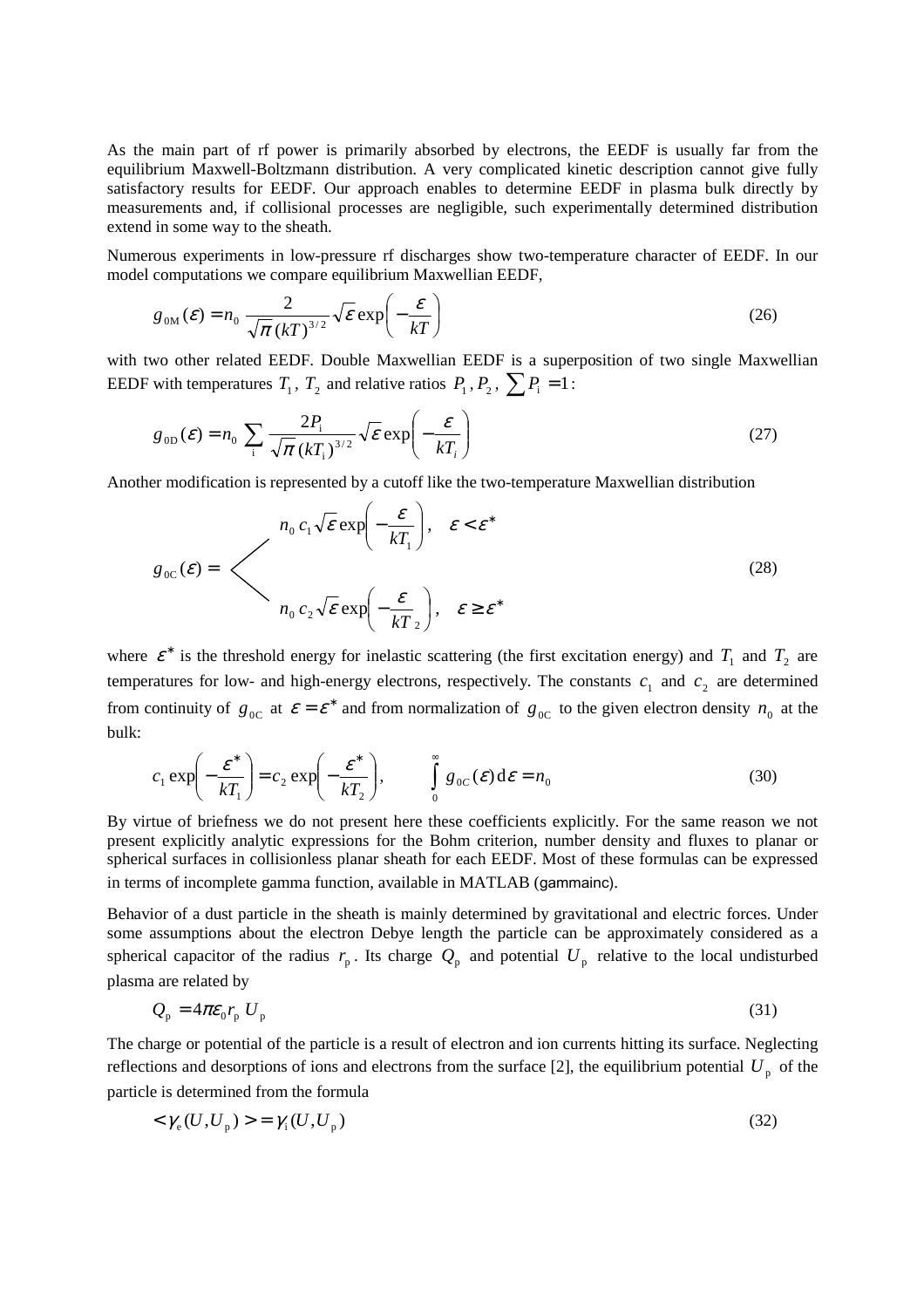balancing the average electron and ion fluxes impinging the particle. As is shown in [3], the timeaveraging can be with high accuracy realized by replacing electron number density  $n_e$  with its mean value

 $n_e >$ .

#### **5. Numerical results**

Previous formulas have been incorporated into several codes, written in MATLAB. Specialized but cooperating modules compute electric field in the sheath, charge and potential of particles, forces acting on them, their balancing radii and resonance frequencies. Computations have been performed for collisionless rf or dc plasma sheath and several kinds of EEDF defined in the bulk.

Results presented here have been made for argon rf plasma with the same electron number density 16  $n_0 = 1.0 \times 10^{16}$  m<sup>-3</sup> and dc component of electrode potential  $U_{\text{dc0}} = -50$  V (Eq. 24).

Parameters for the cutoff like the two-temperature Maxwellian distribution (28) have been taken from [4]:  $\varepsilon^* = 11.5 \text{ eV}, T_1 = 2.9 \text{ eV}, T_2 = T_1/10$ . This data numerically correspond to the effective temperature

$$
T_{\rm eff} = \frac{2}{3} < \varepsilon > = \frac{2}{3n_0} \int_0^\infty \varepsilon g_{0C}(\varepsilon) \, d\varepsilon \approx 2.6 \, \text{eV} \tag{33}
$$

Other distributions were chosen with the same effective temperature: For single Maxwellian EEDF *T* = 2.6 eV and for double Maxwellian EEDF  $P_1 = 0.8$ ,  $T_1 = 2$  eV and  $P_2 = 0.2$ ,  $T_2 = 5.2$  eV.

Dust particles were supposed made of melamine formaldehyde of mass density  $\rho = 1.5 \times 10^3$  kg/m<sup>3</sup> and of radius of several micrometers.

As is obvious from Fig.1, the shape of EEDF influences the electric field in the sheath negligibly. Contrary to it the dust charge is sensitive to the shape of electron characteristic (Fig.2). The charge determines behavior of a particle in the sheath.

Total force acting on a particle is mainly formed by gravitational ( − *mg* ) and electric (*QE* ) forces. Magnitudes of other possible forces (ion and neutral drag, thermophoretic force) are under conditions considered here negligible. From the condition that the total force acting on a spherical particle is zero we determine its equilibrium radius, i.e. the radius of a particle levitating at given position above the electrode. As is seen in Fig.3, the maximum radius of a particle confined in the sheath is sensitive to the shape of electron characteristics. For single and double Maxwellian EEDF heavier particles are confined in the sheath than for cutoff EEDF although effective temperature and electron number density are the same. Dust particles deflected from their unstable equilibrium position (dotted lines) will fall down to the electrode or migrate to the higher stable equilibrium positions (solid lines) above the electrode. The extent of dust-free zone at the electrode is independent on energy distribution.

Dust particles deflected from their equilibria positions perform slightly damped oscillations with frequencies, which can be directly observed. They may serve as a test of reliability for chosen theoretical model. Fig.4 demonstrates that the shape of EEDF influences resonance frequencies mainly at the sheath boundary.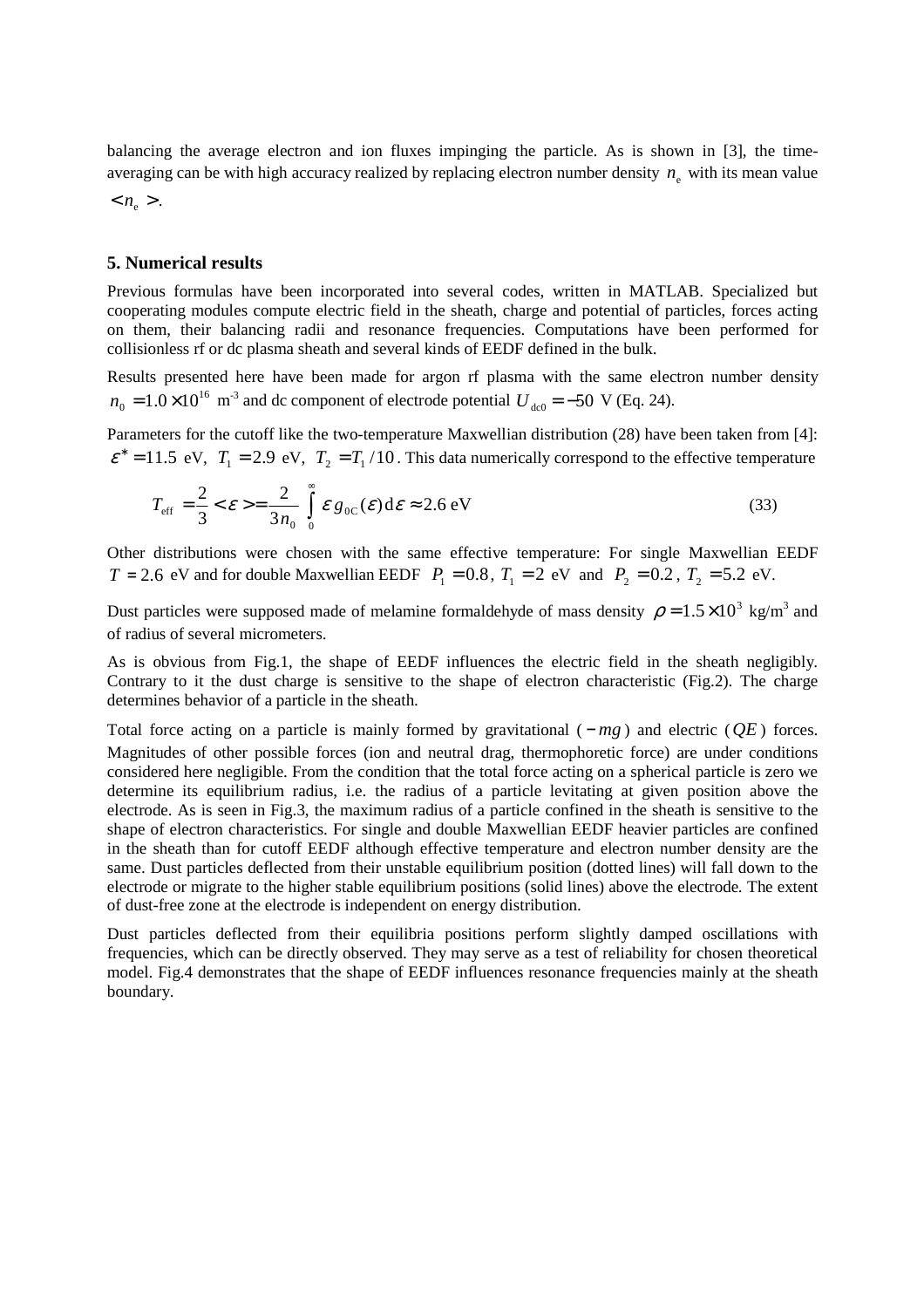

*Fig. 1: Average electric field versus position above the planar rf electrode for different EEDF with same effective temperatures and number densities .Origin x =* 0 *corresponds to the position of the electrode, dotted vertical line indicates the sheath edge.* 



*Fig. 2: Dust potential versus position above the planar rf electrode for different EEDF.* 



*Fig. 3 Equilibrium radius versus position of microparticles levitating above the planar rf electrode for different EEDF. Dotted curves indicate unstable equilibria positions (in reality dust-free zone).* 



*Fig. 4 Resonance frequency versus height above the electrode for various EEDF.*

The research has been supported by the grant KAN 101 120 701 from the Academy of Science of the Czech Republic.